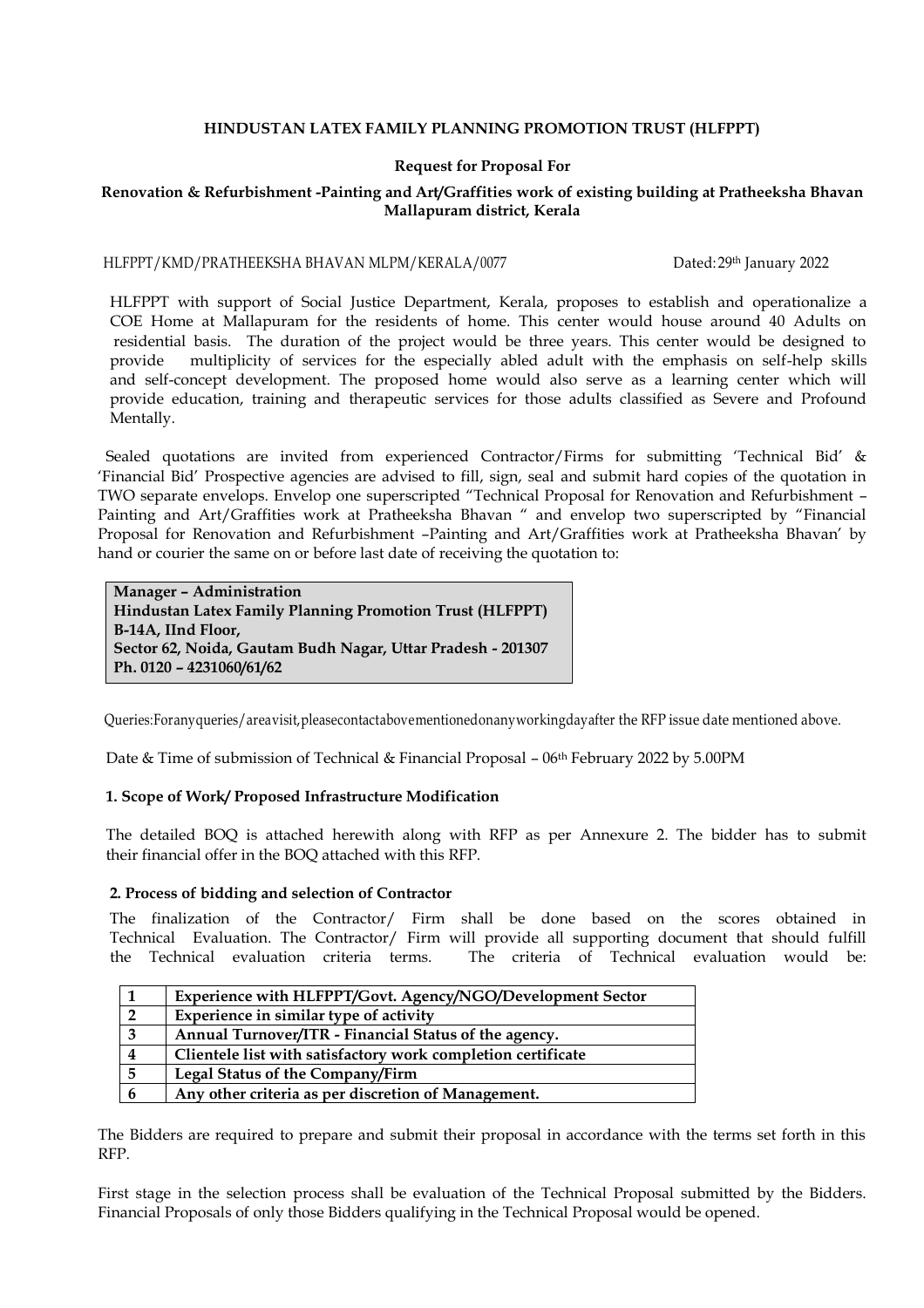Bidders are advised to submit their respective Bids after visiting the Project site and ascertaining for themselves the site conditions, location, surroundings, climate, availability of power, water and other utilities for renovation, access to site, handling and storage of materials, weather data, applicable laws and regulations, and any other matter considered relevant by them.

The service of the successful bidder shall stand automatically terminated at the expiry of contract period without any necessity on the part of HLFPPT giving any notice to the firm.

#### **Terms & Conditions**

- a) The agency can be an individual/HUF/Association of Persons (AOP)/Society/Trust/Partnership firm/company incorporated under the laws of India.
- b) No agency shall be entitled to submit more than one bid whether jointly or severally. If one does so, all bids wherein the agency has participated shall stand disqualified.
- c) The agency shall bear all costs associated with the preparation and submission of bid.
- d) The agency must have PAN (Permanent Account Number) and registered with GST and the documents for the same is to be attached.
- e) HLFPPT reserves the right to reject any and all proposals for failure to meet the requirements contained herein, to waive any technicalities, and to select the proposal which, in the HLFPPT's sole judgment, best meets the requirements of the project.
- f) The Request for Proposal creates no obligation on the part of the HLFPPT to award a contract or to compensate the bidder for any costs incurred during proposal presentation, response, submission, presentation, or oral interviews (if held).
- g) The HLFPPT reserves the right to award a contract based upon proposals received without further discussion or negotiation. Bidder should not rely upon the opportunity to alter their qualifications during discussions.
- h) The HLFPPT further reserves the right to make such investigation as it deems necessary to determine the ability of bidders to furnish the required services, and bidders shall furnish all such information for this purpose as the HLFPPT may request.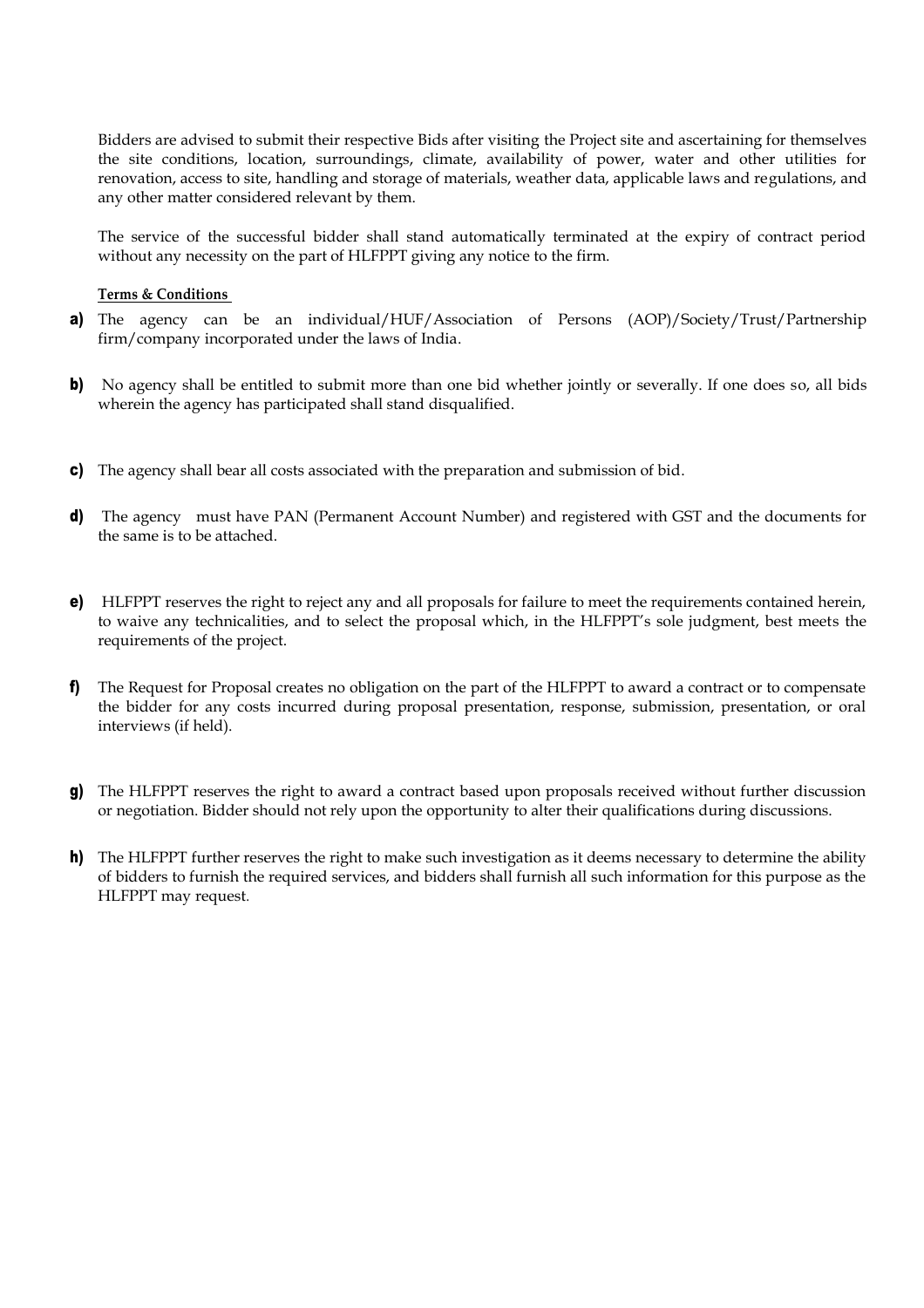# **Annexure 1 Technical Quotation Submission Template**

| S.No           | <b>Organization Details</b>                                 |  |
|----------------|-------------------------------------------------------------|--|
| $\mathbf{1}$   | Name of Organization                                        |  |
| $\overline{2}$ | Address with pin code, email ID and<br><b>Phone Numbers</b> |  |
| 3              | Legal Status of the Organization                            |  |
| $\overline{4}$ | Pan and GST Number                                          |  |
| 5              | Year of Experience on the same field                        |  |
| 6              | Annual Turnover of the organization of<br>last 3 years      |  |
| $\overline{7}$ | Details of experts available with the<br>organization       |  |
| $8\,$          | List of Major Client (to be attached<br>separately)         |  |

Application Form (This application to be prepared in organization's letter head)

Signature of Authorized Signatory with Seal Date: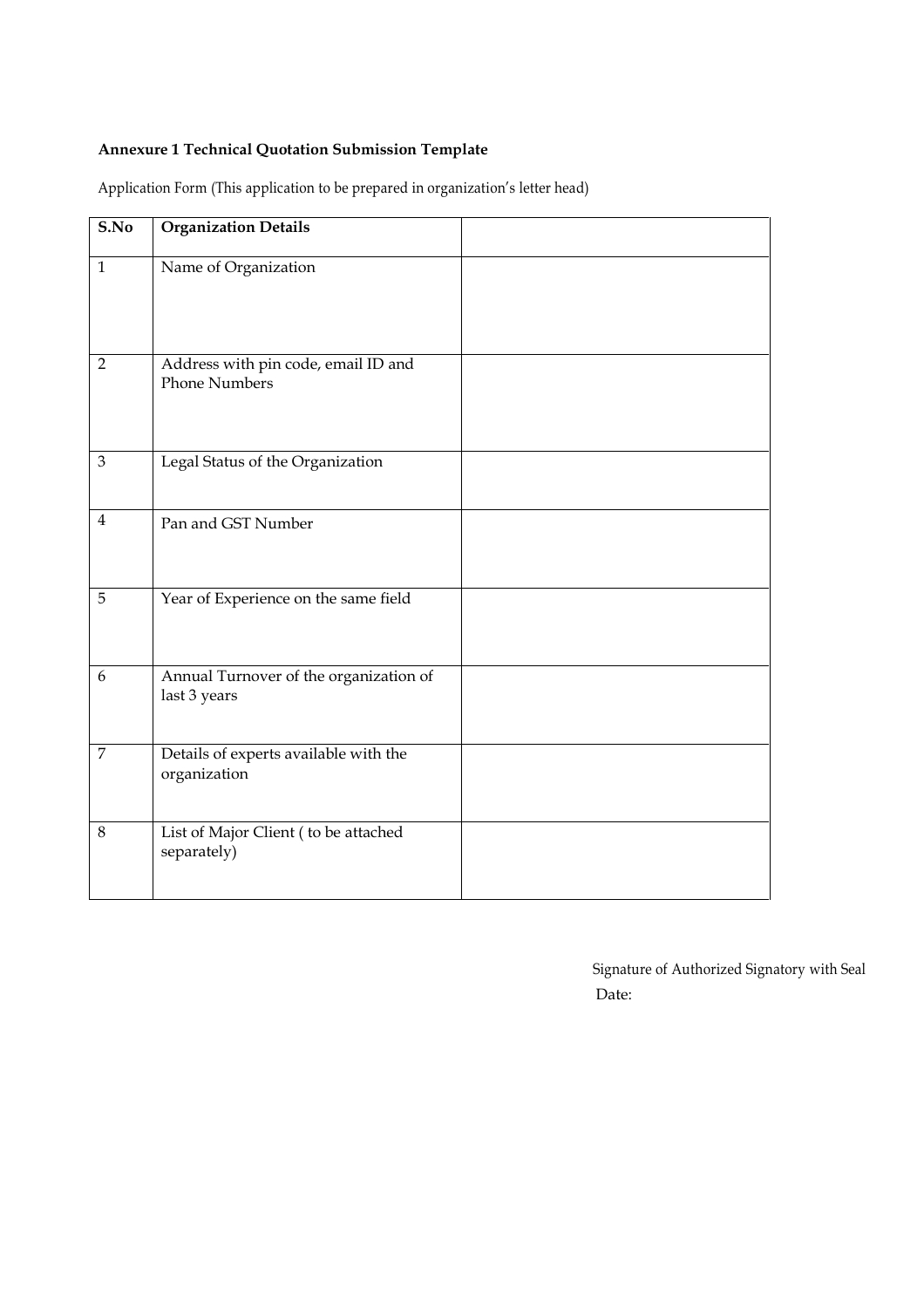## Annexure 2: Financial Quotation Submission Template  **(ON THE LETTER HEAD OF AGENCY)**

**To,**

# **Hindustan Latex Family Planning Promotion Trust (HLFPPT)**

 **B-14A, IInd Floor,Sector 62, Noida, Gautam Budh Nagar, Uttar Pradesh - 201307 Ph. 0120 – 4231060/61/62**

 Ref: RFP for Renovation and Refurbishment –Painting and Art/Graffities work at Pratheeksha Bhavan , Mallapuram District, Kerala

| <b>PRATHEEKSHA BHAVAN ESTIMATE FOR PAINTING &amp; ARTWORKS</b> |                                                                                           |              |               |  |  |
|----------------------------------------------------------------|-------------------------------------------------------------------------------------------|--------------|---------------|--|--|
| SL.NO                                                          | <b>ITEM</b>                                                                               | Qty/AREA/NO  | <b>AMOUNT</b> |  |  |
|                                                                | Courtyard                                                                                 |              |               |  |  |
|                                                                | Painting area above 2.1m $\&$ ceiling with 2 coat premium white                           |              |               |  |  |
|                                                                | emulsion. Water to paint mix ratio is 3 : 10. Brand : Berger/                             |              |               |  |  |
| 1                                                              | Dulux                                                                                     | $7460$ sqft  |               |  |  |
|                                                                |                                                                                           |              |               |  |  |
|                                                                | Wall Art as per design theme in lounge area Application :                                 |              |               |  |  |
|                                                                | Remove existing paint, paint 1 coat oil primer, apply 2 coat                              |              |               |  |  |
|                                                                | enamel putty, apply basecoat color as per design till desired                             |              |               |  |  |
|                                                                | color is obtained & Draw painting using enamel paint. Brand:                              |              |               |  |  |
| $\overline{2}$                                                 | nerolac/dulux                                                                             | $400$ sqft   |               |  |  |
|                                                                |                                                                                           |              |               |  |  |
|                                                                | Wall Art W.R.T design theme in boxing area. Application :                                 |              |               |  |  |
|                                                                | Remove existing paint, paint 1 coat oil primer, apply 2 coat                              |              |               |  |  |
|                                                                | enamel putty, apply basecoat color as per design till desired                             |              |               |  |  |
|                                                                | color is obtained & Draw painting using enamel paint. Brand:                              |              |               |  |  |
| 3                                                              | nerolac/dulux<br><b>Admin Block- Visitors Room</b>                                        | $400$ sqft   |               |  |  |
|                                                                |                                                                                           |              |               |  |  |
|                                                                | Painting 2 coat putty and 2 coat premium emulsion Water to                                |              |               |  |  |
| 4                                                              | paint mix ratio is 3 : 10. Brand : Berger/ Dulux                                          | $460$ sqft   |               |  |  |
|                                                                |                                                                                           |              |               |  |  |
|                                                                | Painting 2 coat putty and 2 coat premium emulsion w.r.t color                             |              |               |  |  |
| 5                                                              | theme Water to paint mix ratio is 3 : 10. Brand : Berger/ Dulux                           | $1100$ sqft  |               |  |  |
|                                                                |                                                                                           |              |               |  |  |
|                                                                | Painting grill w.r.t color theme with one coat primer and 2 coat                          |              |               |  |  |
| 6                                                              | enamel paint after removing existing paint                                                | $290$ sqft   |               |  |  |
|                                                                | <b>Superintendent Room</b>                                                                |              |               |  |  |
|                                                                |                                                                                           |              |               |  |  |
|                                                                | Painting 2 coat putty and 2 coat premium emulsion w.r.t color                             |              |               |  |  |
| 7                                                              | theme Water to paint mix ratio is 3 : 10. Brand : Berger/ Dulux                           | 730sqft      |               |  |  |
|                                                                | <b>Staff Room</b>                                                                         |              |               |  |  |
|                                                                |                                                                                           |              |               |  |  |
|                                                                | Painting 2 coat putty and 2 coat premium emulsion w.r.t color                             |              |               |  |  |
| 8                                                              | theme Water to paint mix ratio is 3 : 10. Brand : Berger/ Dulux<br><b>Inmate Bedrooms</b> | 570sqft      |               |  |  |
|                                                                |                                                                                           |              |               |  |  |
|                                                                | Painting walls & ceiling with 2 coat premium emulsion Water                               |              |               |  |  |
| 9                                                              | to paint mix ratio is 3 : 10. Brand : Berger/ Dulux                                       | $11100$ sqft |               |  |  |
|                                                                | Wall art w.r.t design theme for each block Application :                                  |              |               |  |  |
|                                                                | Remove existing paint, paint 1 coat oil primer, apply 2 coat                              |              |               |  |  |
|                                                                | enamel putty, apply basecoat color as per design till desired                             |              |               |  |  |
|                                                                | color is obtained & Draw painting using enamel paint. Brand :                             |              |               |  |  |
| 10                                                             | nerolac/dulux                                                                             | $6035$ sqft  |               |  |  |
|                                                                | <b>Toilets</b>                                                                            |              |               |  |  |